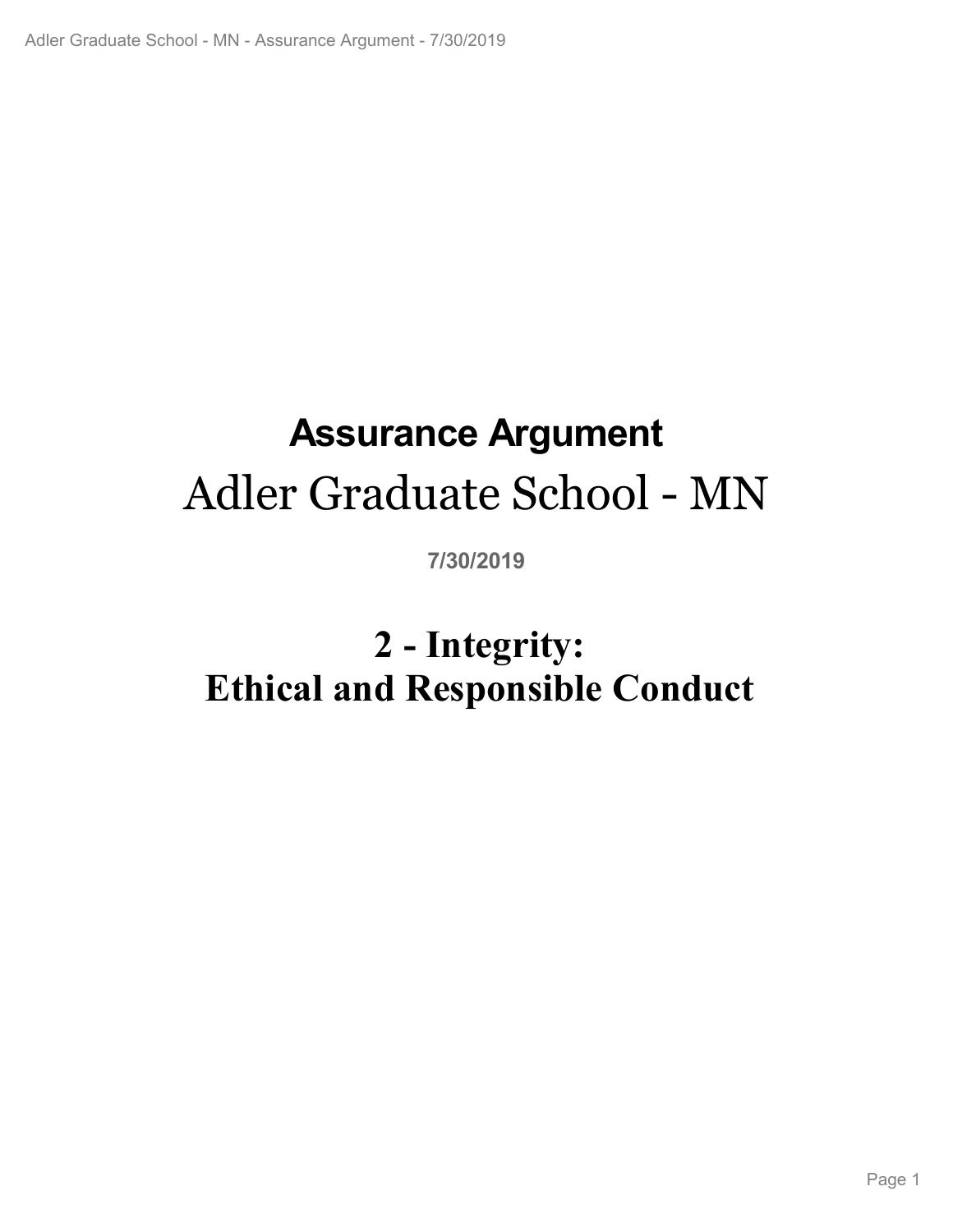# **2 - Integrity: Ethical and Responsible Conduct**

The institution acts with integrity; its conduct is ethical and responsible.

# **2.A - Core Component 2.A**

The institution operates with integrity in its financial, academic, personnel, and auxiliary functions; it establishes and follows policies and processes for fair and ethical behavior on the part of its governing board, administration, faculty, and staff.

### **Argument**

### **2.A - The institution operates with integrity in its financial, academic, personnel, and auxiliary functions; it establishes and follows policies and processes for fair and ethical behavior on the part of its governing board, administration, faculty, and staff.**

AGS has clear and specific policies and procedures in place to orient, support, and hold all parts of the institution accountable for behaving fairly and ethically. These policies and procedures are described in the AGS Board Manual, the AGS Employee Handbook, and the AGS Faculty Handbook. In addition, expectations about students' conduct, including but not limited to academic integrity, are described in the Catalogue/Student Handbook and in all syllabi.

### Governing Board:

Members of AGS Board of Directors understand that the board has a fiduciary responsibility toward the college, which consists of overseeing financial sustainability through resource generation and management and of hiring and evaluating the college's president. Routinely, the board meets ten times a year, with additional meetings scheduled as needed. The board has two standing committees, each with specific charges. The board's understanding of this fiduciary obligation is illustrated in the AGS Board of Directors Policies and Procedures Manual, with specific policies and procedures presented in more detail as appropriate in other sections of this assurance argument. Selected minutes of Board of Directors meetings illustrate how the board discharges its fiduciary obligation to AGS.

The Governance Committee is charged with monitoring the health and functioning of the Board of Directors. In addition to its oversight function related to the board itself, this committee is charged with 1) annually evaluating the college president's performance and presenting their findings to the whole board; and 2) periodically reviewing the institution's **bylaws**, ethical conduct and conflict of interest policies and other governance policies and practices, and make recommendations to the Board as appropriate. Details about this committee's composition and operations can be found in the Governance Committee Charter.

The Finances Committee assists the Board in fulfilling its responsibility for ensuring AGS's longterm financial health and in formulating policies regarding, making decisions about, and overseeing the institution's financial performance and condition. The Committee directs and oversees AGS's financial activity and performance with a set of financial and investment policies designed to: 1)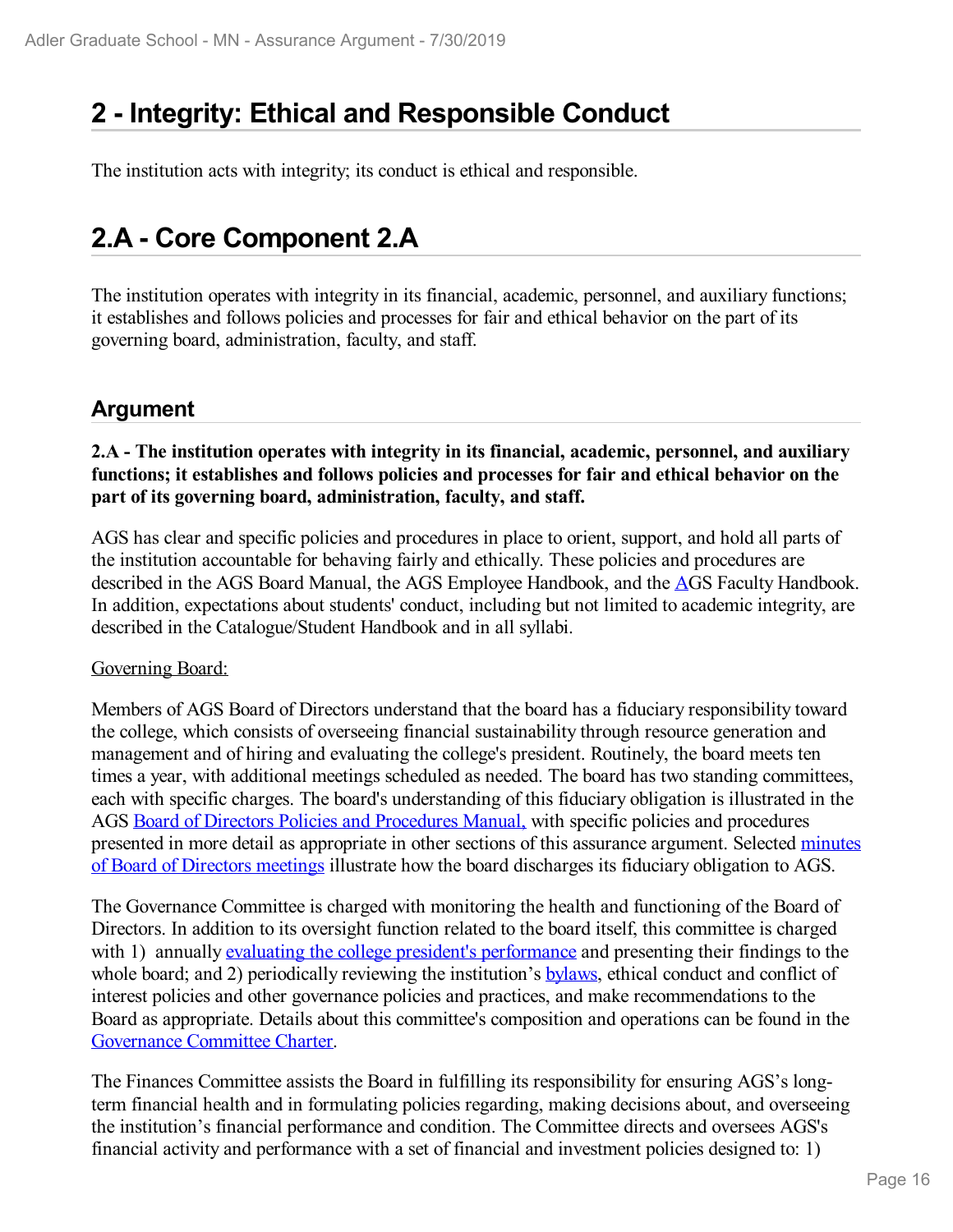Protect the assets of the organization; 2) Ensure the maintenance of accurate records of the organization's financial activities; 3) Provide a framework for the organization's financial decision making; 4) Establish operating standards and behavioral expectations; and 5) Ensure compliance with federal, state, and local legal and reporting requirements. Details about responsibilities and operations of this committee can be found in the Finances Committee Charter and the Committee's process for overseeing the feasibility and prioritization of major expenses is exemplified in the study of the possible impact of unplanned expenses on the financial health of the School. The Finances Committee meets regularly in the week prior to full-board meetings to examine the financial report presented by the Vice-President for Finances.

Additional Board practices that assure fair and ethical behavior, including a clear commitment to its fiduciary obligation toward the institution, include a code of conduct for Board members, a conflict of interest policy that must be acknowledged by all Board members, processes for Board selfevaluation and for Board training by outside consultants, and Board participation in the institutionwide planning retreat.

### Administration:

AGS's administrative practices rely on a shared leadership model, consistent with the Adlerian values that guide all School operations. These values include a commitment to encouragement and fostering a sense of belonging and significance in all stakeholders, a commitment to democratic living and horizontal functioning, and a commitment to accountability.

In order to honor these values, all operations must be transparent and decisions, to the highest extent possible, shared. As such, a Leadership Committee consisting of the President; the Vice-President for Finances; the Directors of Academic Affairs and Quality Assurance, Admissions, and Student Success Services; a Program Chairs representative; and the HR/Administrative Assistant meets each week to share information about the different institutional units, to identify areas for improvement, and to identify possible solutions. Each representative then takes items of interest to their respective units for further discussion, bringing feedback to the group, which then makes and/or approves decisions as needed. A representation of this administrative structure can be found in the attached organizational structure. Units and programs also have autonomy to make operational decisions specific to them, during unit or program meetings.

AGS's administration also recognizes the importance of sharing information with and obtaining feedback from all faculty (full-time and adjuncts). With this objective, the School's President established a faculty forum, lead by the professional development coordinator, with the mission of serving in an advisory capacity to the President on issues that impact faculty welfare. Issues examined by the forum this year include faculty ranking, adjunct contracts, and allocation of professional development funds.

As part of AGS's commitment to fair and ethical treatment of its employees, AGS engages in training for HR staff and professional consultation on employment issues. In addition to providing training through the Society for Human Resources Management to its Human Resources Assistant, the School also subscribes to and regularly consults with the **Associated Bank HR Hotline**, a free service through our business insurance. In order to guarantee adherence to best practices, AGS's human resources department consistently consults with Hotline professionals.

### Academic Unit: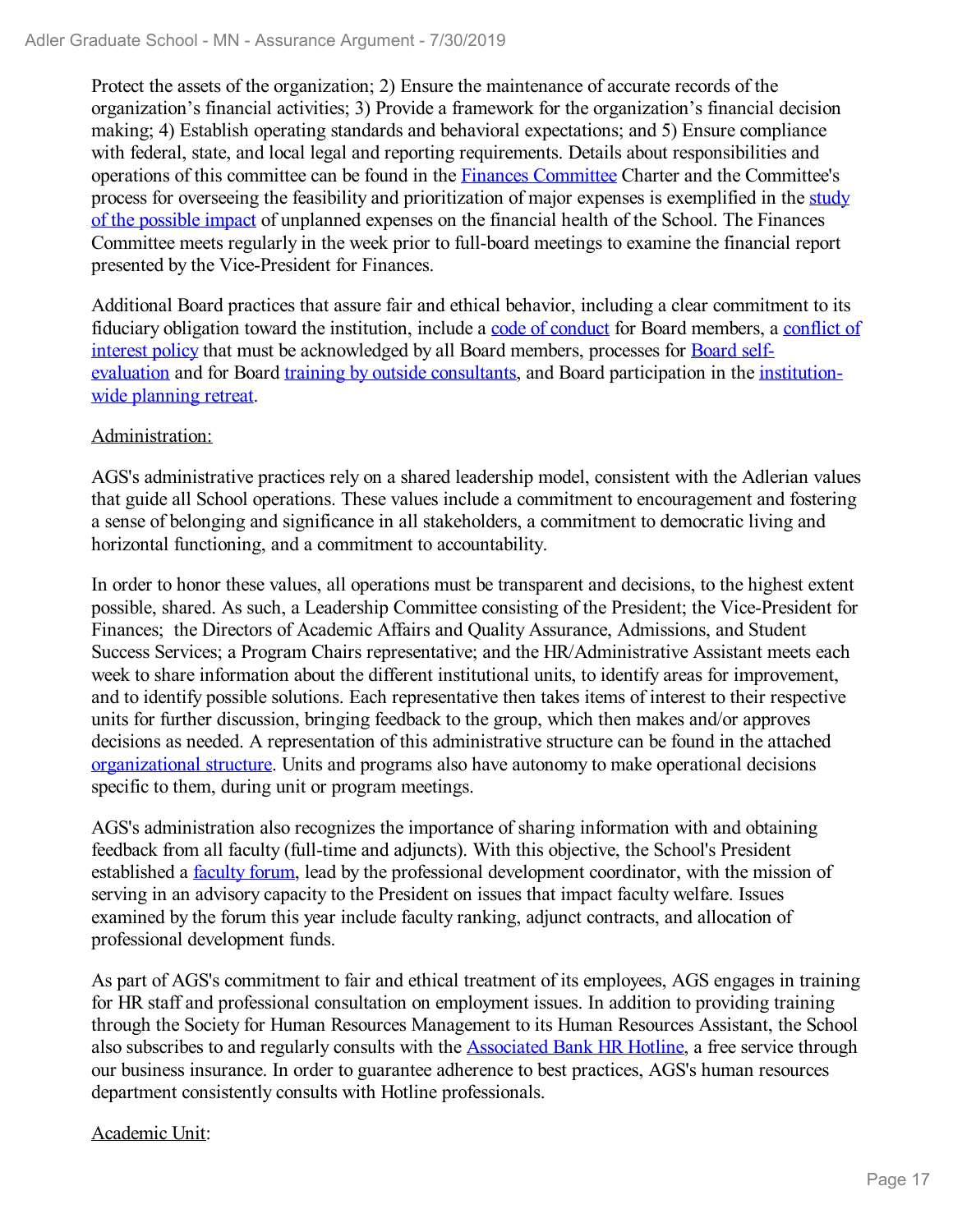The academic division also operates within a shared leadership model, aimed at increasing critical examination of all types of academic issues, with a commitment to considering input from all faculty while simultaneously allowing for efficient time management and effective decision-making processes. The unit is led by an Academic Council, comprised of the Chairs of each program, the Registrar, the Academic Librarian, the Director of Assessment and Online Education, the Director of Academic Affairs and Quality Assurance, and the President. This group meets twice a month and analyses curriculum needs and makes curricular decisions; addresses issues related to improvement of student learning and student dispositions, including academic integrity; and is responsible for creating processes for assessment of student learning and program evaluation, and for developing academic policies and procedures. In the interest of ethical practice, fairness, and transparency, 1) the minutes of academic council meetings (exemplified here) are available to all full-time faculty and to the members of the leadership group, who are free to share them within their respective institutional units; and 2) Program Chairs serve as conduits between the Academic Council and program faculty, discussing within their programs issues being addressed by the council and bringing back feedback from their faculty to the council.

AGS's policy of academic integrity is published in the Faculty Handbook, Catalogue/Student Handbook, and in all course syllabi. Policies on copyright and plagiarism are also published in both handbooks. The college also has a policy on intellectual property, which is published in the Faculty Handbook. Resources for prevention of plagiarism are made available to students via course work and by the writing center and Academic Librarian, and a process is in place for remediation of instances of plagiarism prior to course failure and/or dismissal from AGS.

In the course of the 2018-19 institutional evaluation process, we realized that although we did hear and respond to students' complaints and grievances we did not keep good track of these complaints and grievances, nor did we have consistent and clearly described policy and procedures for this. As a result, with input from faculty and Student Success Services staff, the Leadership Group developed a complaints, grievance, and appeals policy and step-by-step procedures that optimize the process and allow for accurate record-keeping. This policy entered into effect with the start of the 2019-20 academic year.

As part of the culture of transparency, we have also created a page on AGS website where information related to the processes of quality assurance and assessment, student and graduate measures of satisfaction and success, and financial information (audits) is presented and available to anyone who visits the website. A separate page informs stakeholders and the public in general of AGS's relationships with accrediting agencies.

### Faculty and staff:

As stated in the Faculty Handbook, all faculty are required to abide by the code of ethics that regulates their profession. This includes codes of ethics of the American Counseling Association, American Association for Marriage and Family Therapists, National Association of Social Workers, or American Psychological Association. In addition, faculty and staff are required to abide by the AGS standards of conduct, described in the Employee Handbook.

All new faculty and staff participate in an onboarding and orientation process, upon hiring. This process is lead by the Professional Development Coordinator and by the human resources representative and includes an overview of the institutional culture, as well as policies and procedures. All full-time employees (faculty and staff) receive a copy of the AGS Employee Handbook, and all faculty (full or part-time) also receive a copy of the Faculty Handbook and of the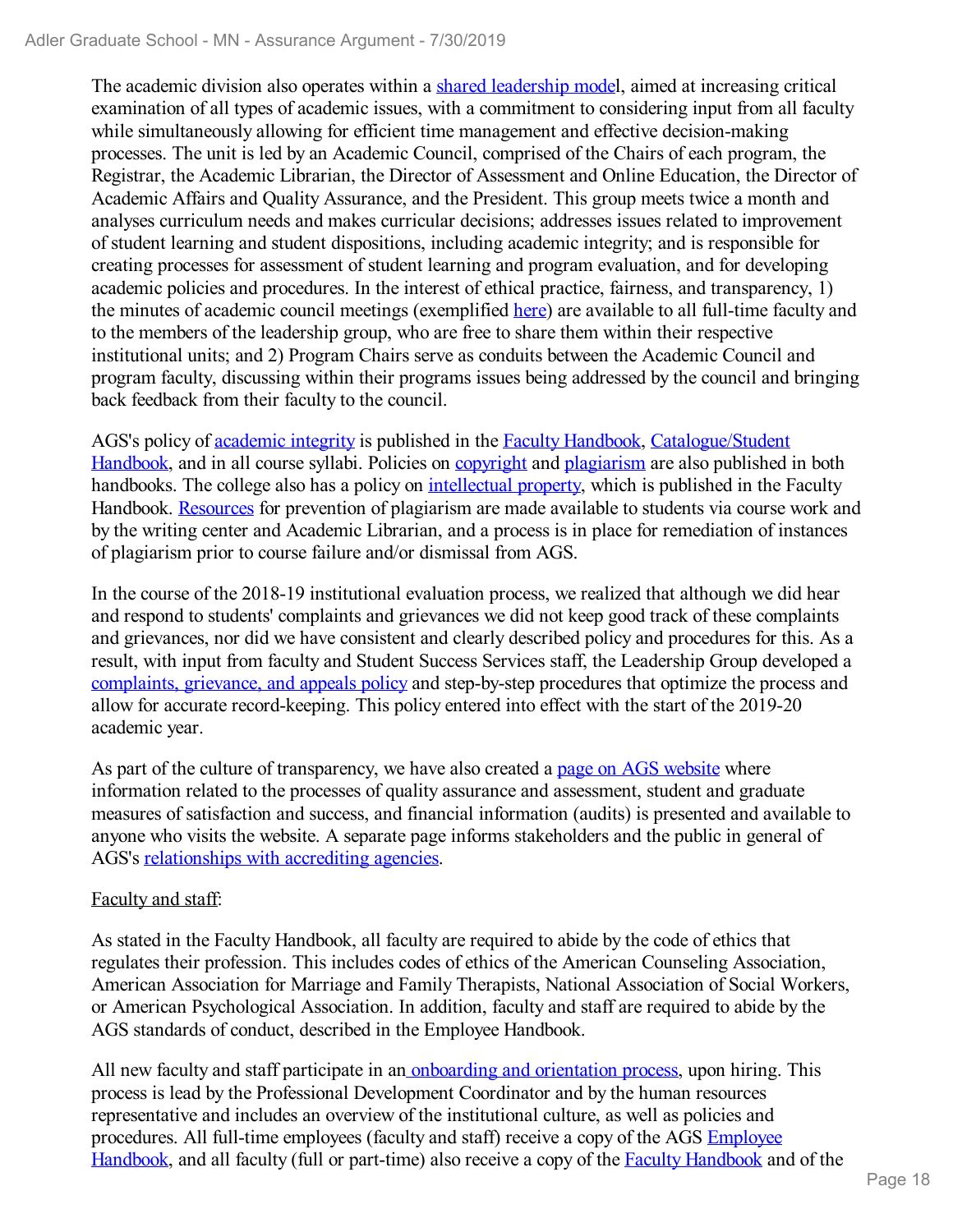Online Learning Policies and Procedures manual. While the Employee Handbook addresses schoolwide policies in detail, the Faculty Handbook and the Online Learning Policies and Procedures manual focus on aspects of ethical functioning and procedures specific to those in the faculty role.

As stated earlier, AGS's mission is "*Preparing mental health and human service professionals with a strong Adlerian foundation to foster encouragement, collaboration, and a sense of belonging to the individuals, families, and culturally diverse communities they serve*". As such, AGS faculty is charged with being gatekeepers to professions that require both appropriate knowledge and skills and high ethical standards. In order to help students to develop a strong professional identity, based on best standards of practice and on ethical behaviors described in the American Counseling Association Code of Ethics (2014), the faculty developed a process for evaluation of students' professional dispositions (attitudes and behaviors) that allows for early detection of potential problems and the development of a corrective plan that promotes student success.

- ACAD Academic Council Minutes
- ACAD Academic Integrity
- ACAD Copyright
- ACAD Dispositions Form
- ACAD Dispositions Process
- ACAD Intellectual Property
- ACAD Online Learning Manual
- ACAD Plagiarism Policy
- ACAD ProfessionalDispositions Protocol
- BOD AGS Bylaws.pdf
- BOD Code of Conduct
- BOD Conflict of Interest
- BOD Finance Committee Charter.pdf
- BOD Governance Committee Charter.pdf
- BOD Impact of CRM and Building
- BOD Minutes Governance Committee
- BOD Policies Procedures Manual
- BOD Sample minutes
- BOD Self-Evaluation
- BOD Training January 2019
- HR HR Hotline
- HR Onboarding and Orientation Process
- PRES Academic Affairs Shared Leadership
- PRES Faculty Forum
- PRES Org Structure
- QAA\_Planning Retreat Summary Report.pdf
- OAA Policies Grievance
- QAA QAA webpage.pdf
- SSS Plagiarism Tutorial
- WEB Accreditation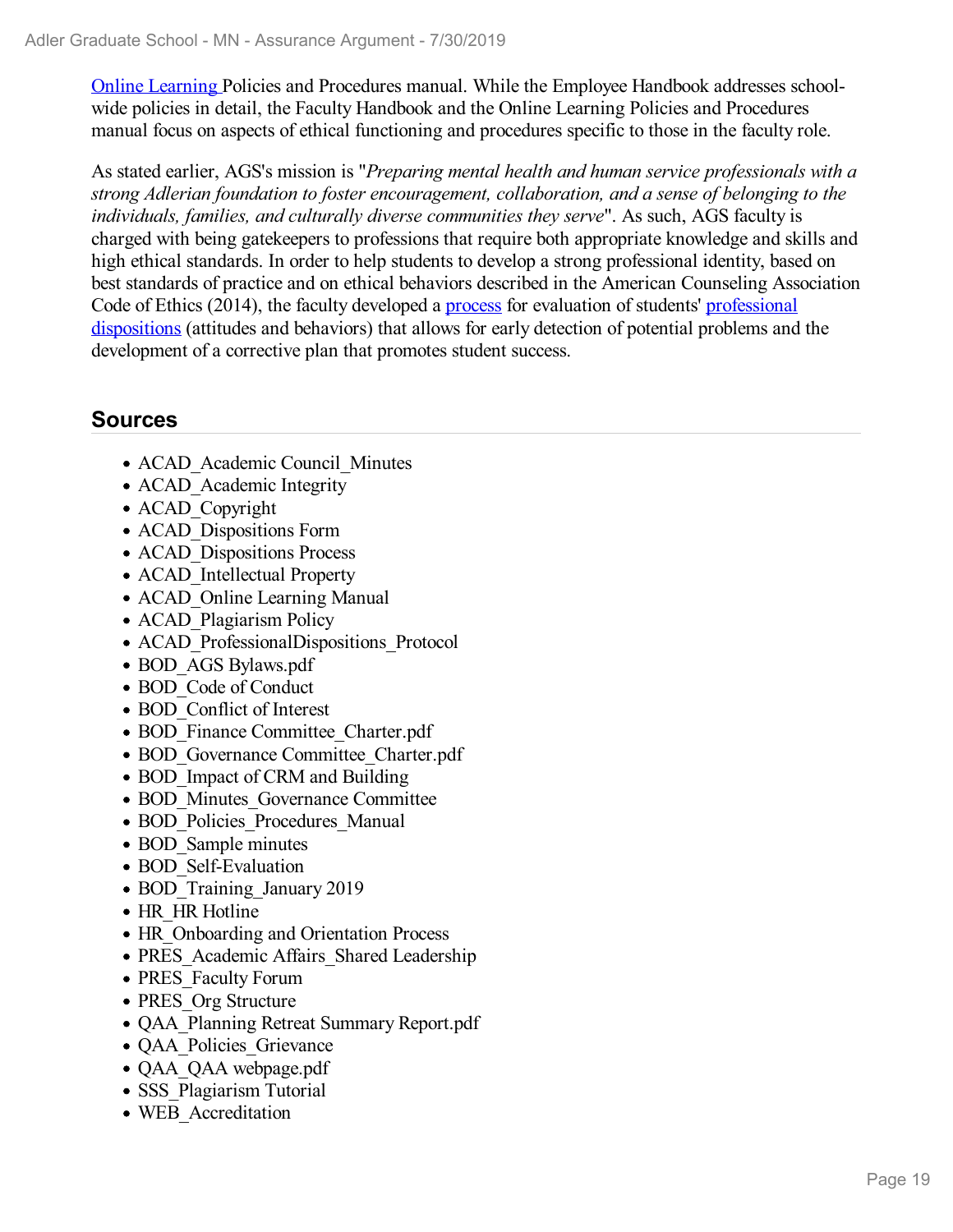# **2.B - Core Component 2.B**

The institution presents itself clearly and completely to its students and to the public with regard to its programs, requirements, faculty and staff, costs to students, control, and accreditation relationships.

### **Argument**

### **2.B - The institution presents itself clearly and completely to its students and to the public with regard to its programs, requirements, faculty and staff, costs to students, control, and accreditation relationships.**

AGS's website clearly and completely describes the School, its programs, admission requirements, and cost of education and financial aid opportunities and requirements. Stakeholders can also access through the website the School's catalogue/student handbook, and faculty and employee handbooks. Print materials used by the admissions department when recruiting new students also present this information clearly and completely. Board, <u>faculty</u>, and staff directories, as well as individual faculty and staff pages linked to this directory, provide information about personnel credentials and contact information.

The website also contains a page dedicated to **Quality Assurance and Assessment**. On this page, stakeholders can find information about quality assurance, student outcomes (including learning outcomes; persistence, retention, and completion rates; and graduate career outcomes), and processes used for assessment. A link within this page directs interested parties to an accreditation page where information about our accreditation and documentation of our history of accreditation can be found. The page also contains a link to the Board of Directors page, which includes contact information for Board members, minutes of Board meetings, and a schedule of upcoming Board meetings.

All pages of the AGS's website display the marks of affiliation for both the Higher Learning Commission which links to the HLC website where details of AGS's accreditation can be found, and for NC-SARA, which links to the Council's website where stakeholders can find explanations about the benefits, requirements, and process involved in becoming a NC-SARA-approved institution.

- ADM Viewbook 2019
- QAA QAA webpage.pdf
- WEB footing screenshot.pdf
- WEB Sample Staff Directory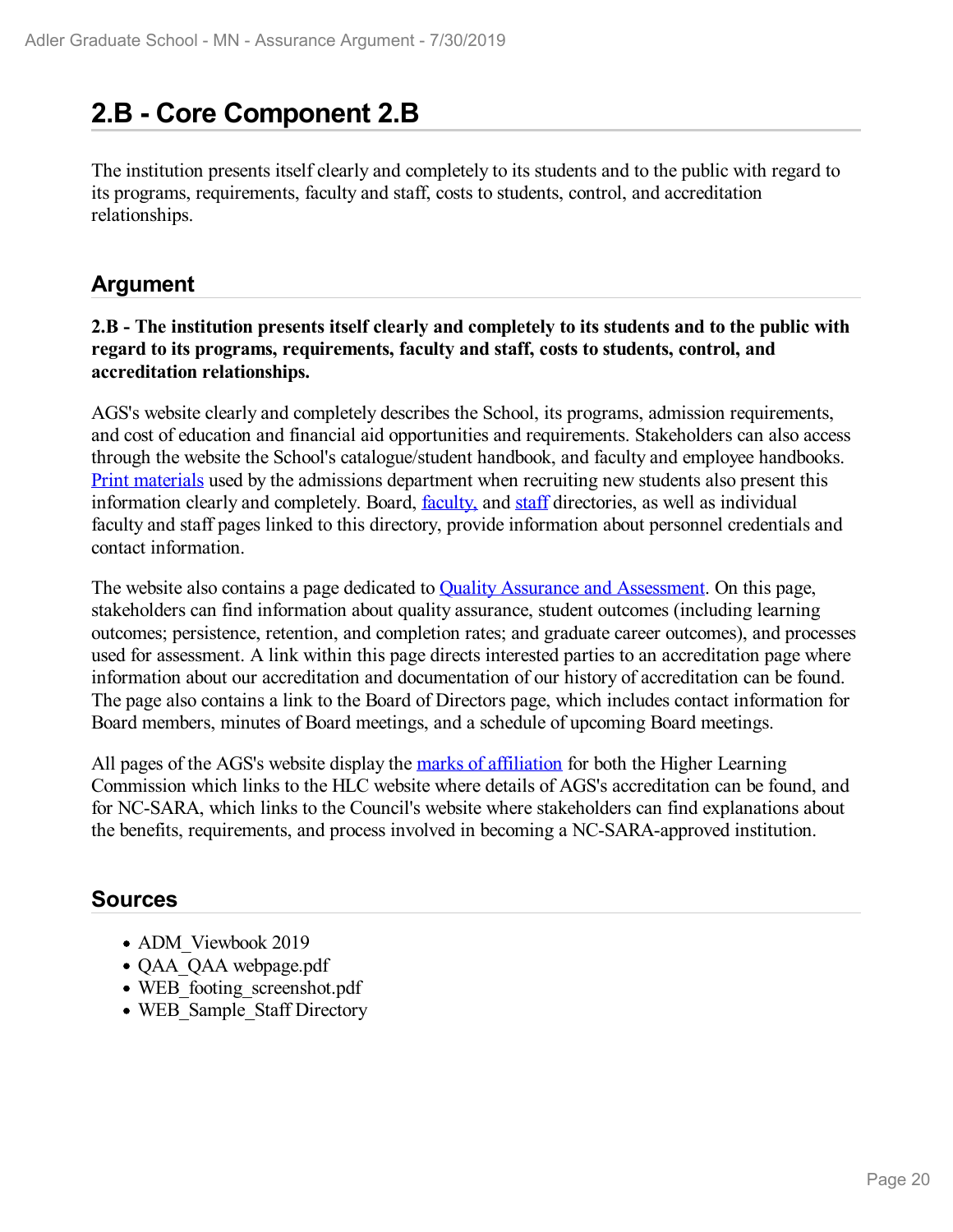# **2.C - Core Component 2.C**

The governing board of the institution is sufficiently autonomous to make decisions in the best interest of the institution and to assure its integrity.

- 1. The governing board's deliberations reflect priorities to preserve and enhance the institution.
- 2. The governing board reviews and considers the reasonable and relevant interests of the institution's internal and external constituencies during its decision-making deliberations.
- 3. The governing board preserves its independence from undue influence on the part of donors, elected officials, ownership interests or other external parties when such influence would not be in the best interest of the institution.
- 4. The governing board delegates day-to-day management of the institution to the administration and expects the faculty to oversee academic matters.

### **Argument**

AGS is an independent not-for-profit organization and the AGS's Board of Directors is an independent board focused exclusively on the best interests of the college.

### **2.C.1 - The governing board's deliberations reflect priorities to preserve and enhance the institution.**

As stated in the Board of Directors' Policies and Procedures Manual, "The Board actively monitors progress in achieving the milestones and objectives laid out in the Institutional Effectiveness Plan." This plan provides the framework for institutional assessment and continuous improvement. Additional evidence that the board's deliberations reflect the priorities identified in this institutional effectiveness plan can be found in these samples of Board of Directors meeting minutes.

### **2.C.2 - The governing board reviews and considers the reasonable and relevant interests of the institution's internal and external constituencies during its decision-making deliberations.**

As discussed above, the Board's strategic priorities and deliberations are strongly grounded on the institutional effectiveness plan, which is directly related to the interest of internal and external constituencies by focusing on:

- the quality of education provided by AGS;
- how the institution employs Adlerian principles (democratic and strength-based functioning, encouragement, and accountability) to promote the well being of both internal and external constituents;
- the School's commitment to diversity/equity to promote student growth and both internal and external community development;
- aspects of functioning that promote institutional sustainability.

Evidence of the Board's commitment to considering the institutional effectiveness plan can be found in this sample of Board meeting minutes. This Board-requested report offers additional evidence of Board attention to relevant interests of internal and external constituents, as does the Board Strategic Planning Retreat Report.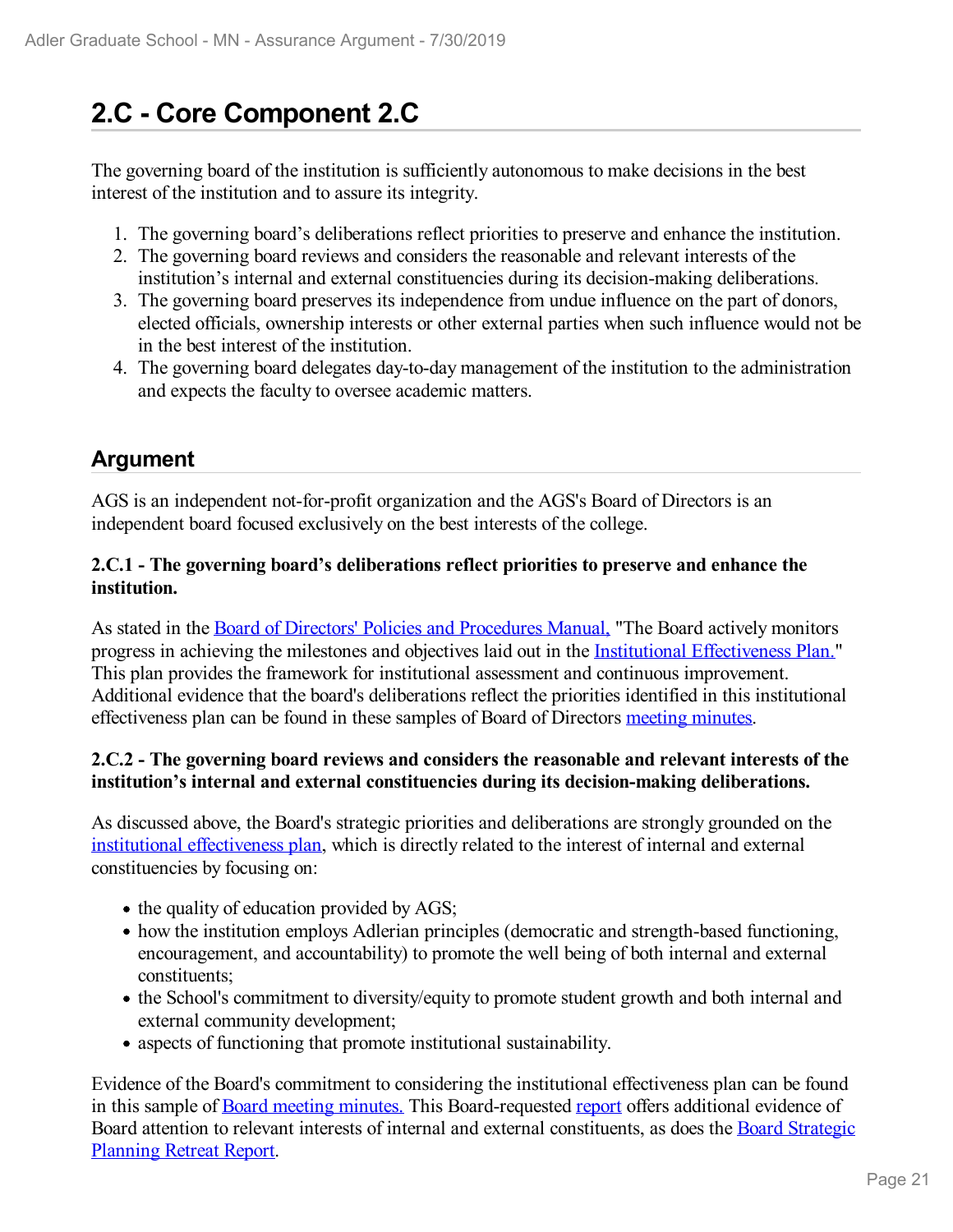**2.C.3 - The governing board preserves its independence from undue influence on the part of donors, elected officials, ownership interests or other external parties when such influence would not be in the best interest of the institution.**

AGS's Board of Directors is an independent board and its only fiduciary obligation is to AGS. The Board has clear policies to avoid conflict of interest, described in the Board's Code of Conduct.

### **2.C.4 - The governing board delegates day-to-day management of the institution to the administration and expects the faculty to oversee academic matters.**

AGS's President is responsible for leading day-to-day management of the college, as established in Article VI of AGS's Bylaws, and academic affairs are overseen by the Academic Council, which is composed of 6 faculty members, the Academic Librarian, the Registrar, and the President.

- ACAD Shared Leadership
- BOD 8-22-18 minutes.pdf
- BOD AGS Bylaws Excerpt.pdf
- BOD Code of Conduct
- BOD Institutional Effectiveness
- BOD Internal and external constituencies
- BOD Policies Procedures Manual
- BOD Sample minutes
- BOD Shared Leadership
- BOD Strategic Planning Retreat.pdf
- PRES 2025 Position Paper.pdf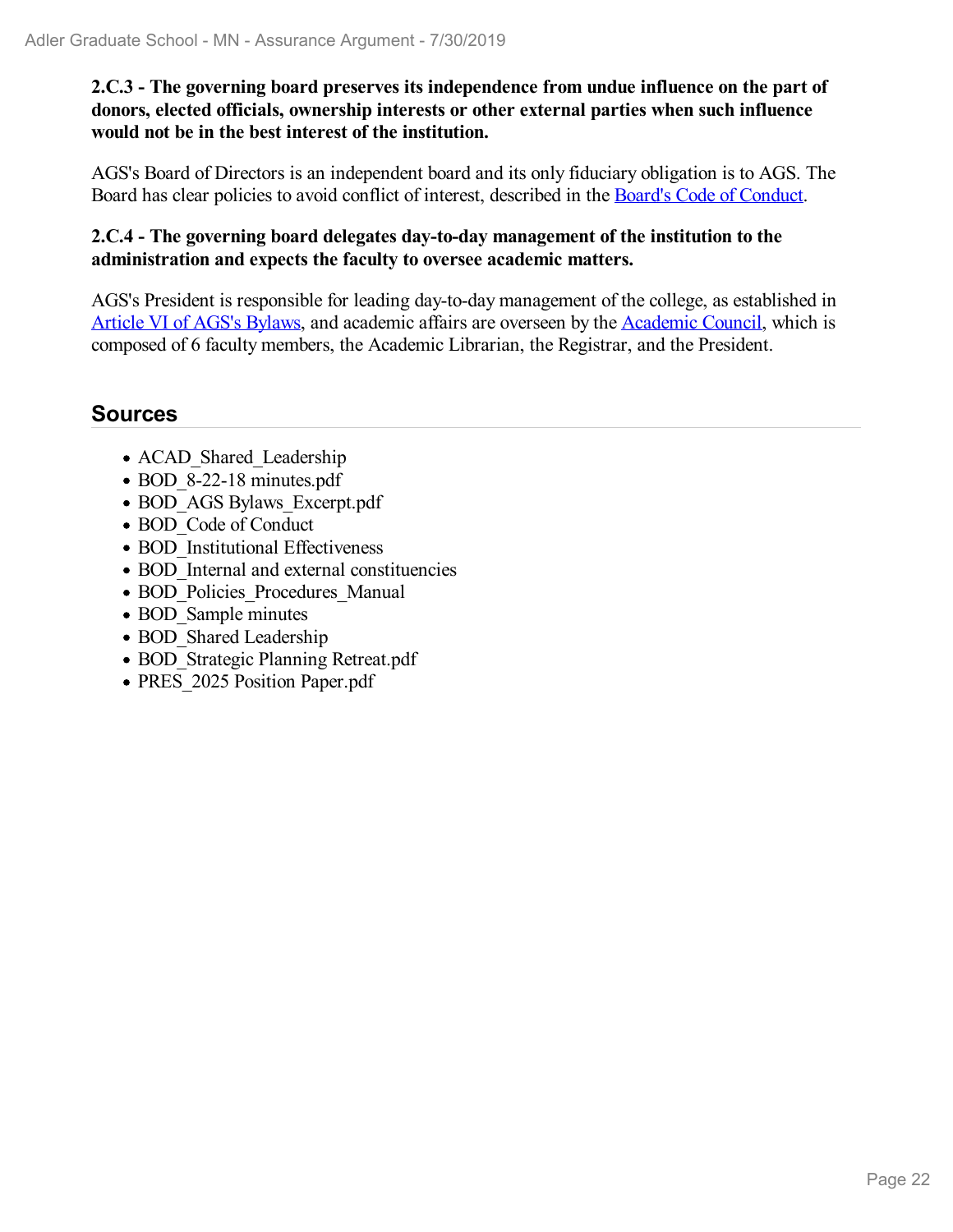# **2.D - Core Component 2.D**

The institution is committed to freedom of expression and the pursuit of truth in teaching and learning.

### **Argument**

### **2.D - The institution is committed to freedom of expression and the pursuit of truth in teaching and learning.**

AGS is committed to freedom of expression and the pursuit of truth in teaching and learning, and demonstrates this in a number of ways. Freedom of expression is specifically addressed in the Faculty Handbook and in the Catalogue/Student Handbook, and supported by an open door policy and a grievance resolution process that protects students, faculty members, and staff members who may believe their rights were denied.

Academic policies delineated in the Faculty Handbook, Catalogue/Student Handbook, and in all syllabi demonstrate AGS's commitment to academic integrity and the pursuit of truth in teaching and learning. These policies include a general policy on **academic integrity**, as well as policies on copyright, intellectual property, and plagiarism. In addition, faculty members are expected to follow the code of ethics of their profession, which for most is the American Counseling Association (ACA) but can also be the American Psychological Association (APA) or American Association of Marriage and Family Therapy (AAMFT), and students are expected to follow the Code of Ethics of the ACA. Each of these codes of ethics have specific sessions addressing ethical behavior in research and publishing activities, including collaborative work between faculty and students. Although AGS is not a research institution, the School does have an Institutional Review Board whose responsibility is to protect potential research participants if/when faculty members develop research projects that may involve human subjects.

- ACAD Academic Integrity
- ACAD Copyright
- ACAD Intellectual Property
- ACAD Plagiarism Policy
- QAA Policies Grievance
- WEB IRB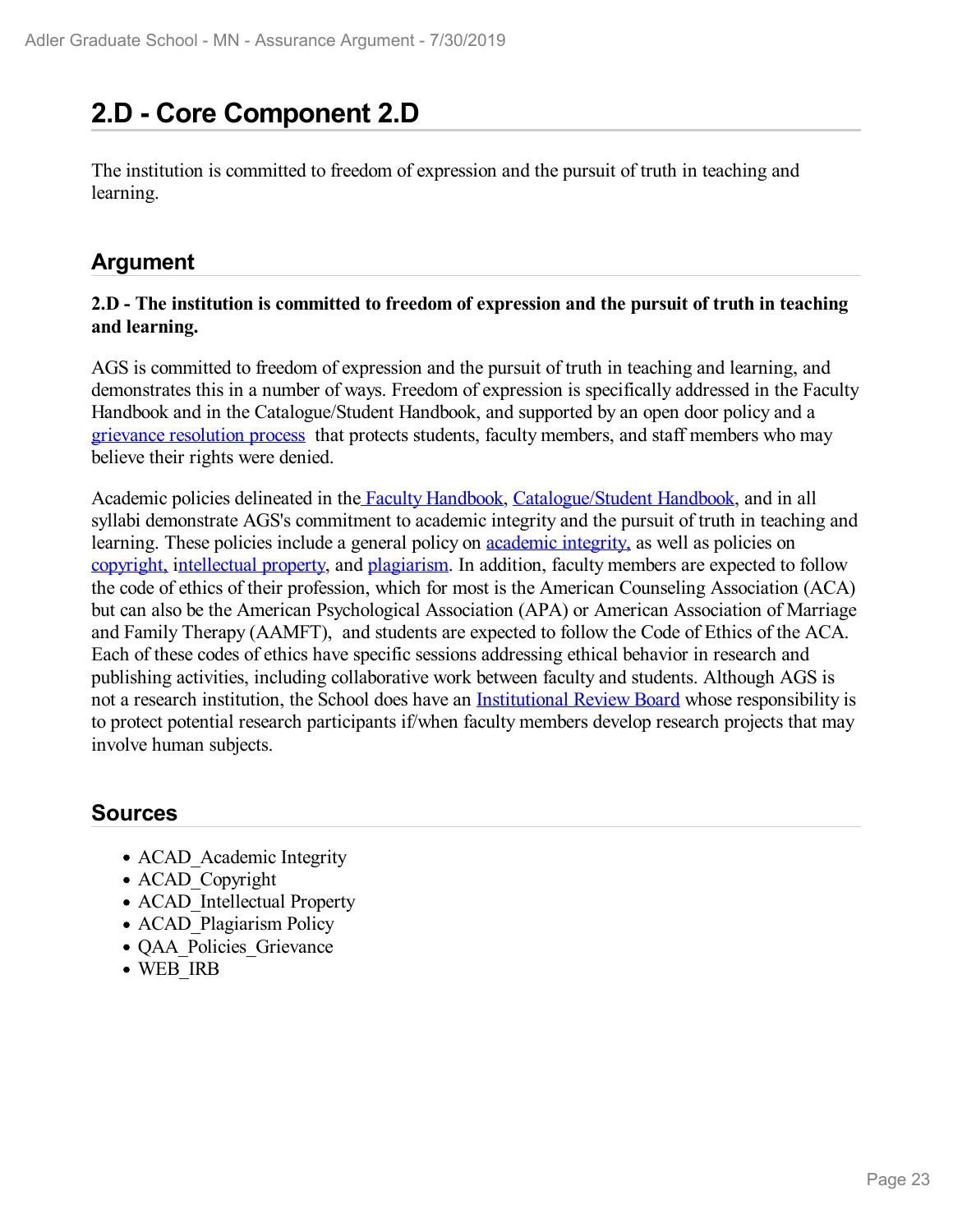# **2.E - Core Component 2.E**

The institution's policies and procedures call for responsible acquisition, discovery and application of knowledge by its faculty, students and staff.

- 1. The institution provides effective oversight and support services to ensure the integrity of research and scholarly practice conducted by its faculty, staff, and students.
- 2. Students are offered guidance in the ethical use of information resources.
- 3. The institution has and enforces policies on academic honesty and integrity.

### **Argument**

AGS is committed to ethical and responsible acquisition, discovery, and application of knowledge by all its constituents and has policies and procedures to support this commitment. Policies on academic integrity are published in the faculty handbook and in the catalogue/student handbook, and are included on all syllabi.

### **2.E.1 - The institution provides effective oversight and support services to ensure the integrity of research and scholarly practice conducted by its faculty, staff, and students.**

As previously discussed, AGS's faculty and students abide by professional ethics codes that provide clear guidelines for the ethical engagement in research and scholarly practice. Students are introduced to these practices in the second course they take at the School, and receive re-enforcement throughout their career at AGS.

AGS is a teaching institution, not focused on research. However, scholarly inquiry is encouraged and at times faculty or a team of faculty and student(s) may choose to engage in research projects. For this reason, AGS has an Institution Review Board (IRB) and all projects that may involve research with human subjects must be submitted to the IRB for review and approval prior to the project's start. Proper procedures for developing a research proposal and submitting it for IRB review are described in the AGS website.

### **2.E.2 - Students are offered guidance in the ethical use of information resources**

Students are introduced to best practices in the use of information sources (such as, but not limited to differences between peer-reviewed sources and other types of information sources; appropriate authorship attribution; copyright; plagiarism and how to avoid it) in the very first course at AGS. Faculty guidance to students in the ethical use of informational resources continues in all other courses, where writing rubrics for papers and online discussions contain sections that speak to this best practice and are used by faculty to provide specific feedback to students.

Student support staff also help students learn best practices in the use of information resources. The Academic Librarian assists students and faculty in accessing information through the collection and the digital databases, as well as on authorship attribution, citation, copyright issues, and plagiarism. The writing center also offers one-on-one support and supportive resources, such as plagiarism tutorials. Students who committed plagiarism for the first time are required to engage in a remediation plan that includes participating in a tutorial about intentional and unintentional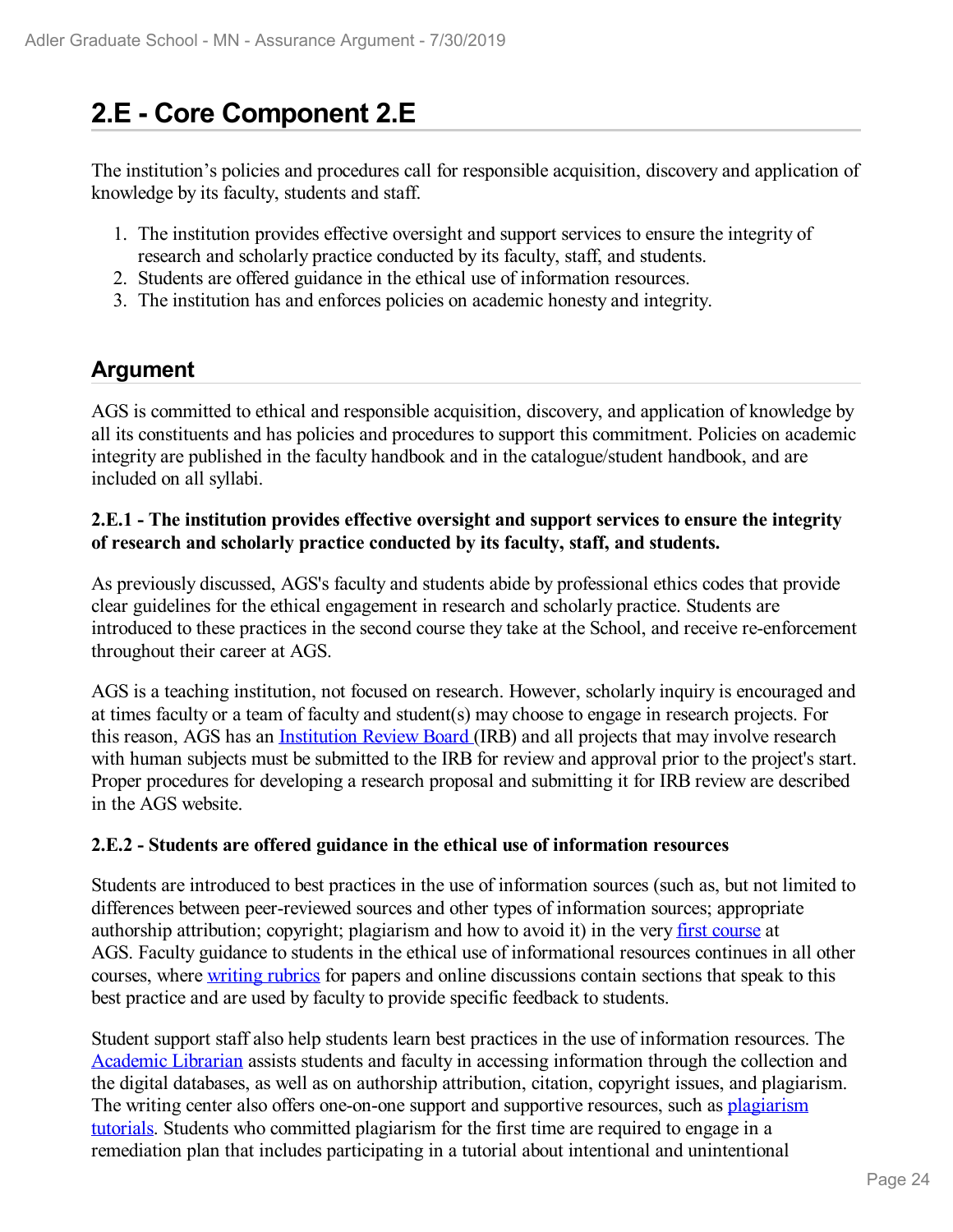plagiarism and passing a quiz based on the tutorial.

### **2.E.3 - The institution has and enforces policies on academic honesty and integrity.**

The AGS academic integrity policy is published in the faculty handbook, catalogue/student handbook, and all course syllabi. Students are introduced to this policy at the start of their career at AGS, and academic integrity is one of the professional dispositions evaluated at specific points in the curriculum and at any other time as needed for remediation. In addition, AGS has clearly defined policies on copyright and plagiarism, which are also published in these resources and apply to all faculty and students.

- ACAD 512 Syllabus
- ACAD Academic Integrity
- ACAD Copyright
- ACAD Dispositions Form
- ACAD Dispositions Process
- ACAD Library Report.pdf
- ACAD Plagiarism Policy
- ACAD Writing Rubrics
- SSS Plagiarism Tutorial
- WEB IRB